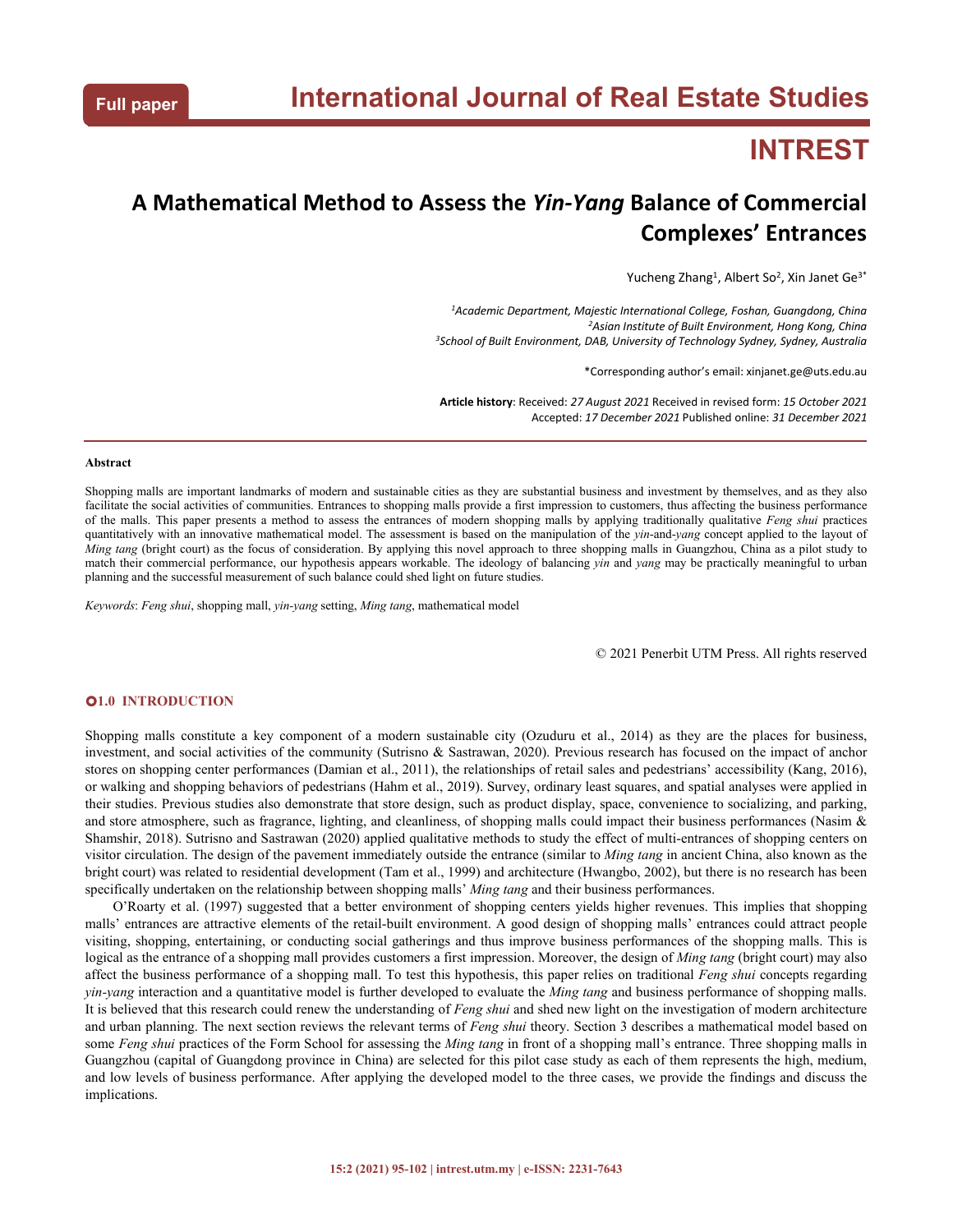## **2.0 FENG SHUI THEORIES**

*Feng shui*, the ancient Chinese wisdom related to architecture, planning, and built environment, has been developing for over 3,000 years. It originated from ancient people's observation of astronomical phenomena, natural phenomena, and human behavior (Feuchtwang, 1974). Though the subject of *Feng shui* was once considered non-scientific, more recently, researchers have increasingly considered its scientific elements with contributions to modern architecture and urban planning (Mak & So, 2011, 2015). The theories of *Feng shui* can be broken down into *yin* and *yang*, the world's well-known concept in traditional Chinese culture. The *Feng shui* of a place can impact its prosperity (Mak, 1998), and *Ming tang*, the empty space or pavement in front of an entrance in modern terms, for example, can be a major contributing factor. Previous studies of*Feng shui* theories and applications were mainly qualitative.

*Qi* is one of the most critical elements in *Feng shui* (Mak & So, 2011; Xu, 2003). Previous studies mostly consider *qi*as a type of energy and one translation of *qi* is "life's energy" (Lip, 2009). In *Feng shui* literature, *qi* is often quoted with a leading descriptor to convert such an abstract concept into a concrete one. *Sheng qi* and *sha qi* are the two fundamental types of*qi*in *Feng shui*. *Sheng* means growth and vividness in Chinese, and wherever there is *sheng qi*, there is a trend for positive development. In the contextof shopping malls, *sheng qi* could foster business performance. *Sha* means inauspiciousness and fierceness, or killing in Chinese,and wherever there is *sha qi*, there isa trend for negative development. Noticeably, as they are both energies of different strengths, *sha qi* could somehow be turned into *sheng qi* if its strength is eased.

The concept of *sheng qi* can be understood by the mechanism of *yin* and *yang*. The balance of *yin* and *yang* produces *sheng qi* and the imbalance of *yin* and *yang* generates *sha qi*. Conceptually, in *Feng shui*, *yang* means active and *yin* presents static (Mak & So, 2011, 2015). This can also apply to physical items. Xu (1990) translated that the solid is *yin* and the void is *yang*. Based on this principle, an empty space is*yang* and occupied space is *yin* while considering the dimension of space. An empty space belongs to *yang* as itallows the free flow of things and thus constructs an active environment, while occupied space belongs to *yin* because things cannot flow freely due to the existence of occupied blocks, which is considered a still environment. However, if the content within is considered holistically, what is inside the space could affect its *yin* and *yang*. For example, a road that is occupied by moving vehicles could be *yang*. This paper focuses on the layoutof shopping malls' entrances. As such, only the dimension of space is considered.

In the book *Yijing*, from which *Feng shui* theories originate, there are four aggregates of *yin* and *yang* according to their proportions, namely "*tai yin*" (greater *yin*), "*tai yang*" (greater *yang*), "*shao yin*" (lesser *yin*), and "*shao yang*" (lesser *yang*), where the former two represent *yin* or *yang* which are extremes and the latter two represent a more or less balanced *yin* and *yang* configuration, as shown in Figure 1.



**Figure 1** Four aggregates based on tai chi (Source: Extracted from Mak and So, 2011)

This scaling indicates that ancient scholars attempted to quantify *yin-yang*. Hence, buildings could also be classified into four *yin yang* settings, as shown in Figure 2. A residential building, from a *Feng shui* perspective, could be considered bad when it is either tightly surrounded by buildings (*tai yin*) or totally exposed (*tai yang*), both highly unbalanced.

*Ming tang* (bright court) is a term frequently used in ancient Chinese architecture and is also a *Feng shui* jargon. In residential architecture, it represents the open space in front of the building entrance (Mak & Ng, 2005), equally applied to commercial architecture. The function of *Ming tang* is to construct a space to ease *sha qi* and store *sheng qi*. In this case, a grand *Ming tang* can be treated as a buffer to defuse those *sha qi* from roads, highways, and flyovers nearby and turn it into *sheng qi* for the benefitof the building and its occupants inside. Thus, *Ming tang* is critical to a building, in particular, a commercial building. Combined with the *yin-yang* setting, it is suggested that *Ming tang*, its size and shape, could be more influential to the building. It cannot be too large or too small and a concave shape is generally preferable.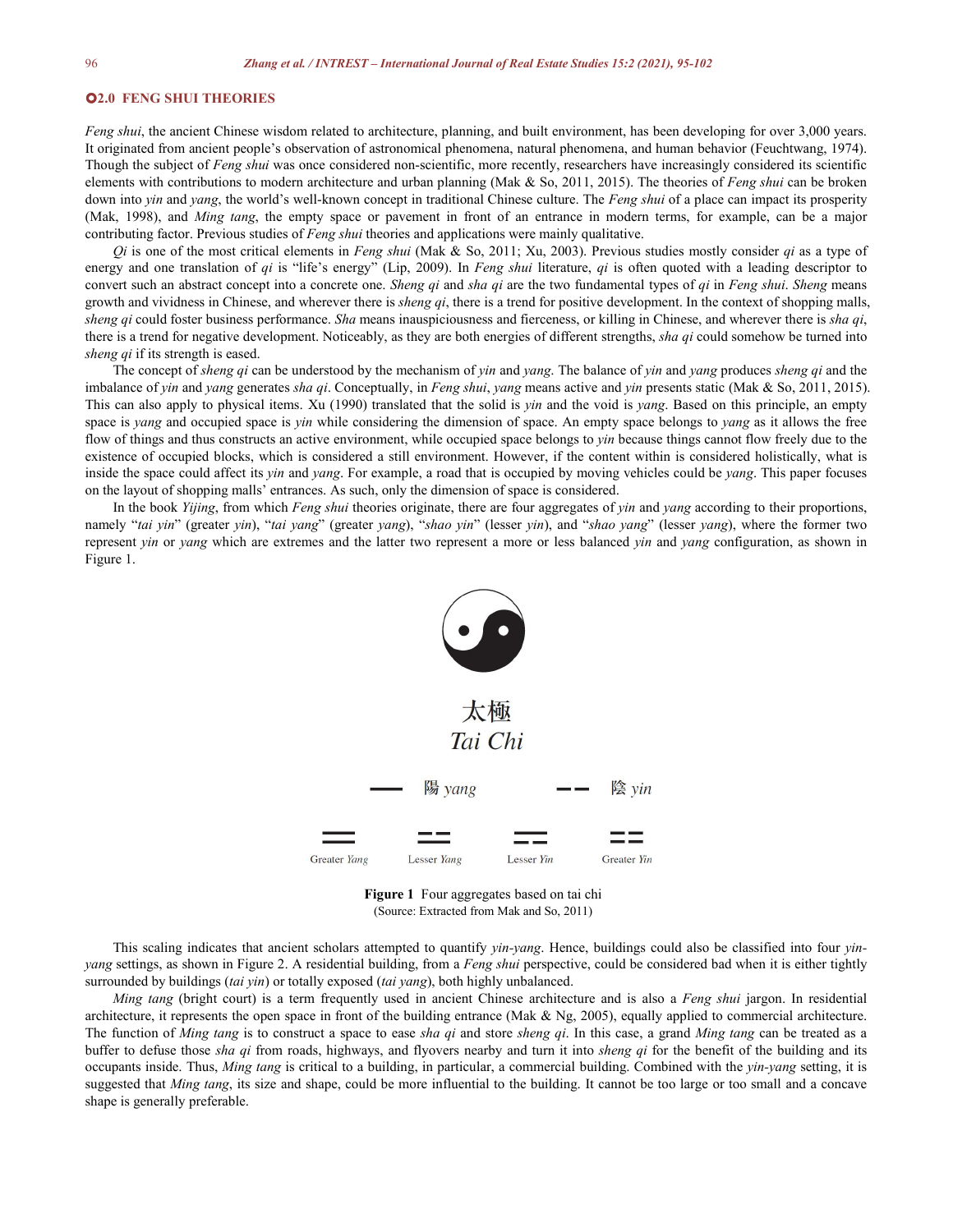

**Figure 2** Layout of residential buildings in four aggregates (Source: Drawn by authors)

# **3.0 DEVELOPMENT OF THE MATHEMATICAL MODEL**

*Feng shui* was claimed to be a superstition (De Groot,1972). However, Freedman (1979) argued that *Feng shui* was not superstitious but based on self-evident propositions and the expertise of scientific men. Science is a study with experiments (Tam et al., 1999). This section applies a mathematical model to demonstrate the relationships of shopping malls' *Ming tang* and their business performance.

The model is developed by first understanding the four *yin-yang* settings which are described in Figure 2. The shaded square represents the target building and the black thick lines symbolize either surrounding buildings or streets. Figure 2(a) shows an extremely tight environment where the target building is closely surrounded by black thick lines, thus categorized as a *tai yin* setting. In Figure 2(c), the target building is too exposed, regarded as a *tai yang* setting. In Figures 2(b) and 2(d), the environment is neither too tight nor too exposed, thus considered *yin-yang* balanced. In comparison, the environment shown in Figure 2(b) is tighter than that in Figure 2(d), and hence Figure 2(b) is a *shao yang* setting, while Figure 2(d) is a *shao yin* setting.

The *yin-yang* settings in Figure 2 could be measurable, when converted to a nine-square model as shown in Figures 3(a) and 3(b). The nine-square model was developed from the classical *Feng shui Bagua* (eight trigrams) or *Lo Shu* square, also known as the magic square, and it has long been adopted by *Feng shui* practitioners (Kiehl, 2005). However, no mathematical rule has been developed so far.

In Figure 3(a), one central shaded block and eight surrounding blocks is a theoretically simplified layout plan frequently used in *Feng shui* classics to analyze *qi*. The nine-square model method has been applied to analyze single houses and courtyard houses (Hassan et al., 2021) and offices (Kiehl, 2005) for long by *Feng shui*masters. However, the discussion of the eight trigrams under the Compass School of *Feng shui* is beyond the scope of this research. Accordingly, the central block represents the target building and the surrounding eight blocks represent eight elements, aspirations, and directions when analyzing a building and its surroundings. The evaluation of *yin-yang* settings is also included. For instance, the borders of "*tai yang*" and "*tai yin*" in the direction of a corner block are proposed as shown in Figure 3(a), where the outer thicker dotted line is considered the limit of "*tai yang*" and the inner thinner dotted line is the limit of "*tai yin*". Any building outside the outer dotted line makes the target building too exposed and similarly too tight for any building within the inner dotted line.

Therefore, a mathematical model could be created. In Figure 3(b), considering the top left corner square, B marks the length between the center of the target building and the boundary of *tai yin,* and C represents the length between the center point and the boundary of *tai yang*. Measuring the distances between the center of the target building and the two dotted lines, B and C in Figure 3(b), could reveal the scopes of *tai yang* and *tai yin* in numbers, and thus numerically describe the *yin-yang* setting of the entrance. Suppose the width or length of the target building = A = 2 units. The distance between the building center and its corner = half the length of the diagonal =  $\sqrt{2}$ . Then, B  $= 1.5\sqrt{2} = 2.12$  and C = 2.5 $\sqrt{2} = 3.54$ . Hence, the perpendicular distances of the two dotted lines from the center of the target building produce ratios of "1.5" and "2.5". When the ratio is over 2.5, the setting is considered *tai yang*, a ratio between 1.5 and 2.5 indicates a balance of *yin* and *yang* (*shao yin* or *shao yang*), and a ratio between 1.5 and 1.0 represents a condition of *tai yin.* Such ratios can also be extensible to the remaining four-sided squares as shown in Figure 3(b), where  $D/(A/2) = "2.5"$  and  $E/(A/2) = "1.5"$ . D shows the length between the center of the target building and the boundary of *tai yang* and E marks the distance between the center point and the boundary of *tai yin*. Considering this concept, the use of such magic numbers is also extensible to irregular building shapes (Figure 3(c)).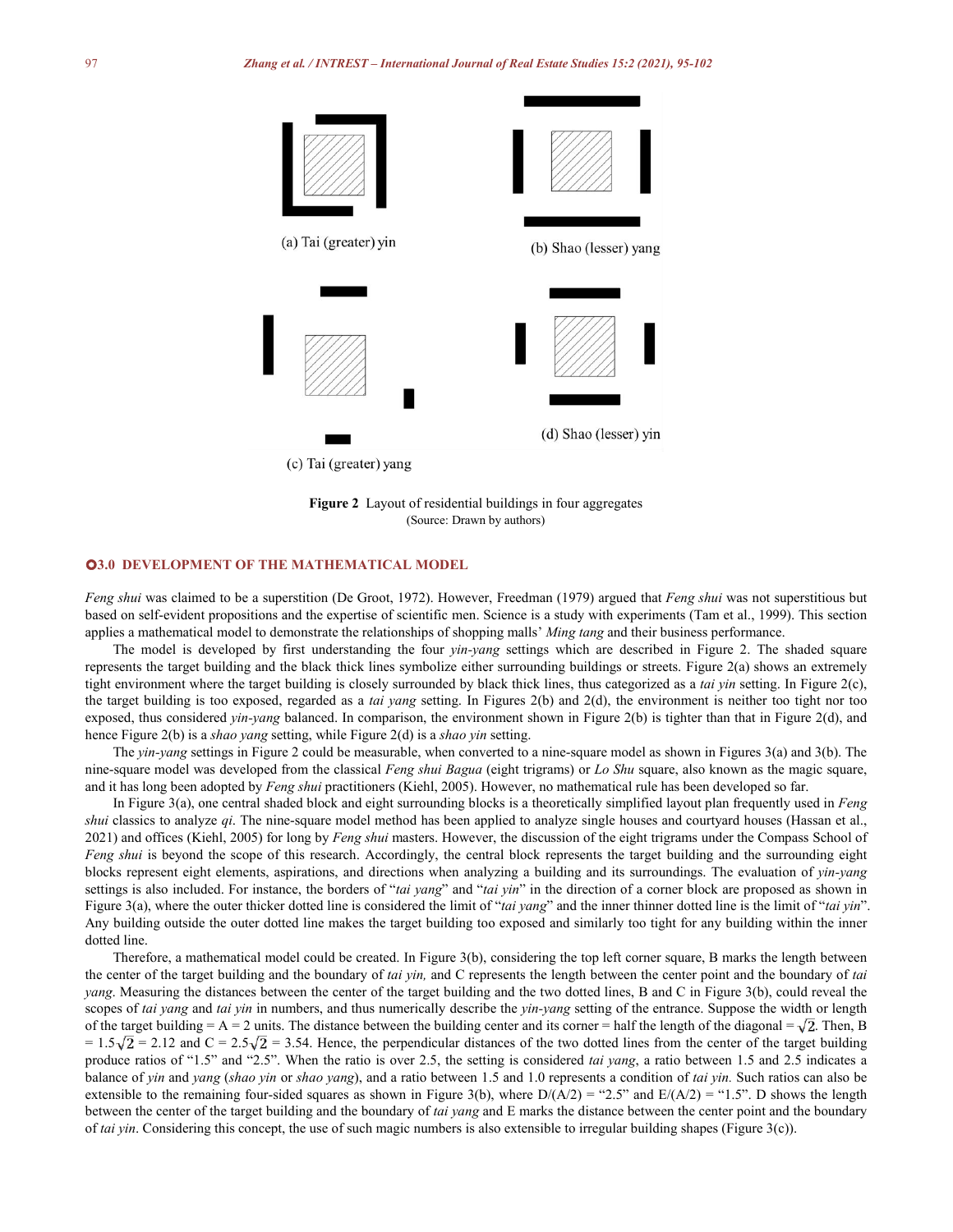

**Figure 3(a)** The nine-square model adopted by *Feng shui* practitioners (Source: Kiehl, 2005, p. 21)





**Figure 3(c)** Model of irregular building (Source: Drawn by authors)



In ancient times, commercial buildings such as shopping malls did not exist; the nine-square model was mainly applied to residential buildings. Nowadays, people visit shopping malls to shop, play, or dine, and they normally do not sleep and rest inside them. As such, in nature, shopping malls are more "active" or "dynamic" and thus require a more *yang* setting than residential buildings. Considering this, the scope of "*tai yang*" can be hypothetically enlarged for shopping malls so that the boundary may be slightly extended to go beyond "2.5". Further, as *Ming tang* is ofutmost importance, the mathematical model should first be applied to all main entrances.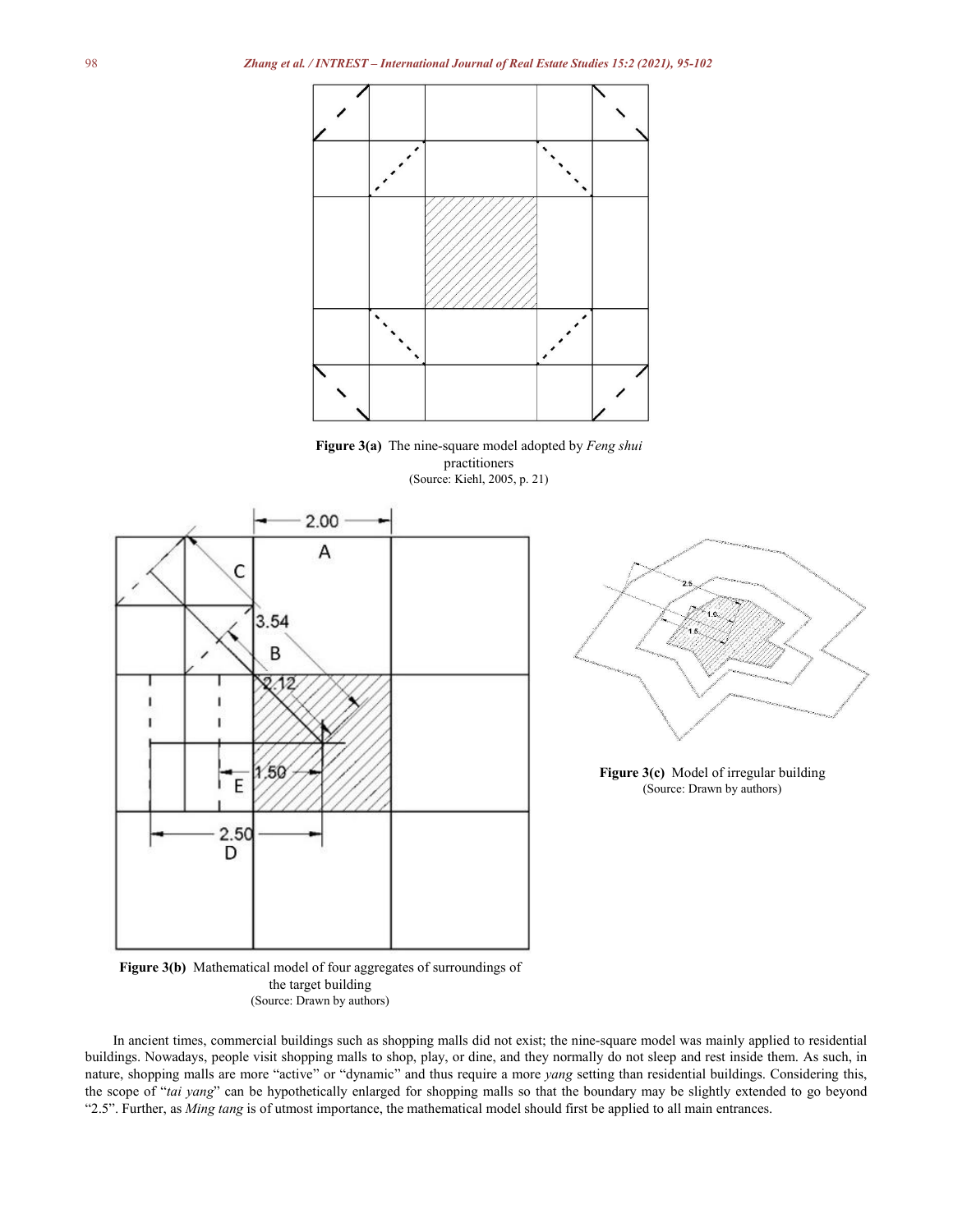### **4.0 CASE STUDIES IN GUANGZHOU'S SHOPPING MALLS**

The previous section developed a mathematical model using the nine-square concept of *Feng shui*. The application of the developed model to explain the real cases is shown in Figure 4. The polylines are drawn from the center of the building to the main entrance with a length B, and further to the pavement/street boundary with a length A, similar to the concept depicted in Figure 3(b). The ratio  $= A/B$  of the entrance is measured and calculated to indicate its *yin-yang* setting. The ratios are in general judged as "*tai yang*" (if > 2.5), "*shao yang*," "*shao yin*" (if between 2.5 and 1.5), or"*tai yin*" (if < 1.5). It was also hypothesized that shopping malls are slightly pro-*tai-yang* but certainly not pro*tai-yin*. The street is public, not belonging to the land lot of the shopping mall. Hence, it is considered the outer boundary of the whole shopping mall area.

Three famous shopping malls in Guangzhou, the fifth largest city of China, namely, Tee Mall, Grandview Mall, and Haizhu Xinduhui Square, are analyzed by using this newly developed model. All of them are enclosed malls with multi-levels and sell similar types of goods and services. They are all located in populated downtowns and the first two are geographically located close to each other. The three shopping malls, shown in Figure 5, Figure 6, and Figure 7(b), are orientated with north pointing upward and south downward.As this paper does not address the Compass School of *Feng shui*, the exact orientation of the mall is beyond our discussion.



**Figure 4** Application of the mathematical model to the main entrance of a typical shopping mall, the *Ming tang* (Source: Drawn by authors)

The mathematical model is applied to Figure 5, Figure 6, and Figure 7 and are edited using AutoCAD and an appropriate scaling factor to show the exact length of each measurement. By including polylines along the whole envelope of the shopping mall, AutoCAD's software feature "geometric center" can be executed to identify the center accurately.



**Figure 5** The Tee Mall touched up by mathematical model applied to entrances (Source: Drawn by authors on Baidu map)



**Figure 6** The Grandview Mall touched up by mathematical model applied to entrances (Source: Drawn by authors on Baidu map)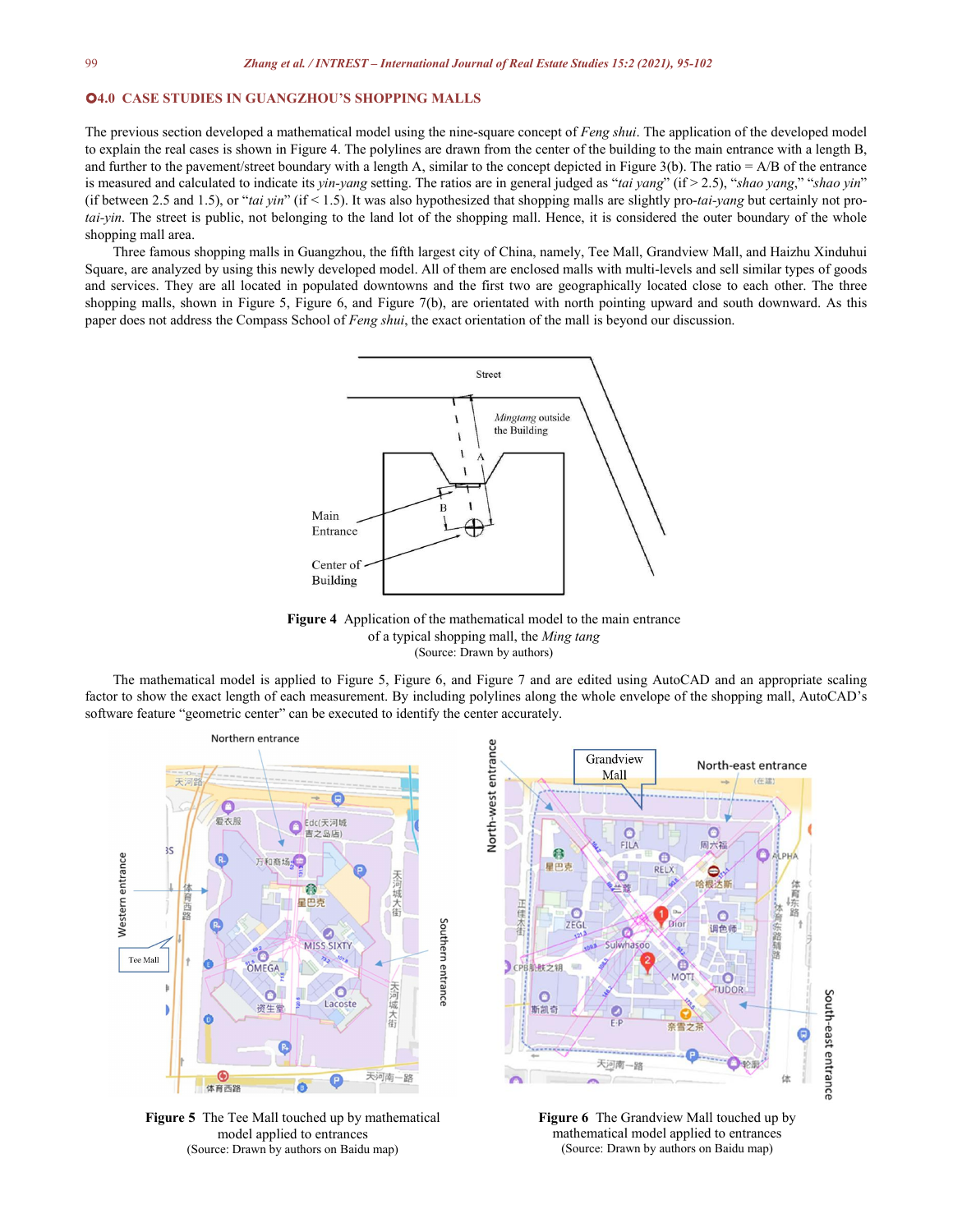Tee Mall has been very popular since its opening in 1996. It has not undergone any large-scaled renovation since then but it has been ranked number one in terms of density and quantity of customers for the Pearl River Delta area. It has large *Ming tang*s at various entrances, particularly the main entrance facing the north and the back entrance facing the south. Figure 5 shows the layout plan of Tee Mall and its surrounding streets. Figure 5 shows the same plan modified by our mathematical model. It can be observed in Table 1 that the ratios of the four entrances are within or very close to the two magic numbers, "1.5" and "2.5". In particular, the northern main entrance has a ratio of 2.53, which is rather *yang* in nature.

Figure 6 shows the layout plan of Grandview Mall and its surrounding streets Figure 6 shows the same plan touched up by our mathematical model. Grandview Mall has been rated number two around the Pearl River Delta area. In Table 1, it can be observed that the building envelope to street boundary ratio of the main entrance is much smaller than that of Tee Mall. Fortunately, they are still within the magic ratio range between "1.5" and "2.5" for all three main entrances. Grandview Mall was opened in 2005. Though it is located close to Tee Mall, its performance can be considered slightly inferior.



**Figure 7** The Haizhu Xinduhui Square touched up by mathematical model applied to entrances (Source: Drawn by authors on Baidu map)

Haizhu Xinduhui Square is close to busy roads. In general, it is of a "*tai yin*" setting. Figure 7 shows its layout and surrounding streets. Figure 7 shows how the mathematical model is applied to it. Table 1 shows that the ratio of the building center to the street boundary over that to the entrance is only 1.2, even smaller than the lower limit of "1.5", except the northern entrance which is merely at the minimum. The mall opened in 2014 and is located at a very good site with a dense residential population, even denser than the area of Tee Mall. However, this mall only attracts a limited number of customers and is not ranked in the list of shopping malls in Guangzhou. In other words, our mathematical model can predict its poor performance.



**Figure 8** Ranking list of shopping matters at three hubs of China (Source: Translated from Winshang News, 2019)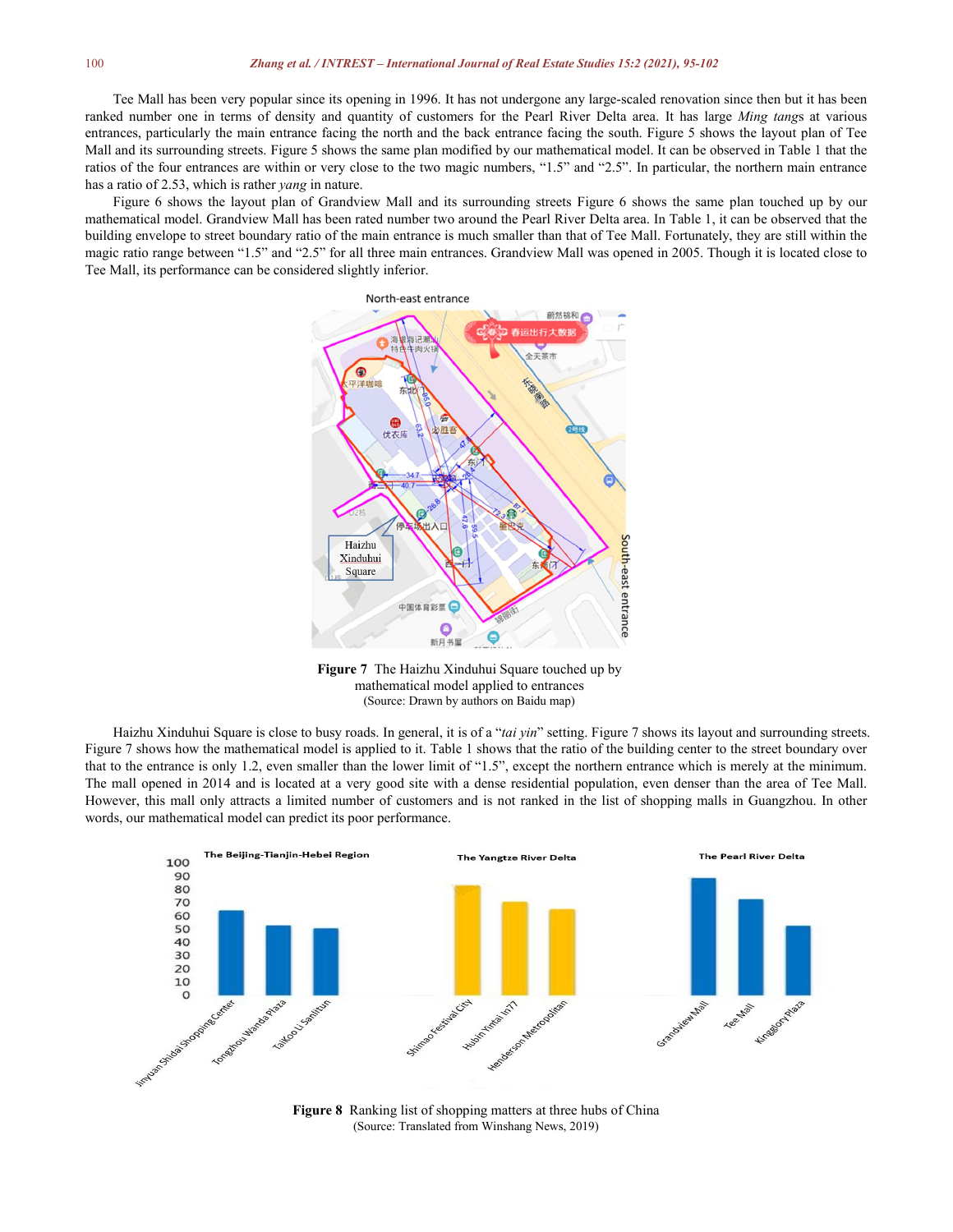#### 101 *Zhang et al. / INTREST – International Journal of Real Estate Studies 15:2 (2021), 95-102*

Figure 8 is from a commercial survey on the business performances of three top shopping malls in each of the three main regions in China, namely Pearl River Delta, Yangtze River Delta, and Beijing-Tianjin-Hebei region. It can be observed that Tee Mall is ranked number 1, while Grandview Mall is ranked number 2 in the Pearl River Delta area. These performances of the shopping malls are in line with the results derived from the mathematical model that we developed and as shown in Table 1.The average ratios for Grandview and Tee Mall are 1.61 and 1.73 respectively, which is between 1.5 and 2.5. Such a result echos the fact that the two shopping malls could attract more customers while their business performance isbetter. The average ratio of Haizhu Xinduhui Square is only 1.28, less than 1.5 or "*tai-yin*", and that appears to correlate with the fact that this shopping mall has a relatively poorer business performance. It is worthwhile to note that the ratios are not the same for all the entrances in a shopping mall. For example, there are five entrances to Grandview Mall. The ratios of the three entrances are 1.84, 1.88, and 1.88 and the other two entrances are 1.35 and 1.11. Though the main entrances should be the focus, the implication of the other entrances should be studied in the future.

**Table 1** Results of the mathematical model application of the three shopping malls being studied

| Description of the entrance | <b>Center to building</b> | Center to pavement / street | Ratio |
|-----------------------------|---------------------------|-----------------------------|-------|
|                             | enveloped (m)             | boundary (m)                |       |
| <b>Tee Mall</b>             |                           |                             |       |
| Northern main entrance      | 52.0                      | 131.2                       | 2.53  |
| South-eastern entrance      | 73.2                      | 101.8                       | 1.39  |
| Southern main entrance      | 71.6                      | 120.6                       | 1.69  |
| Southern-western entrance   | 69.2                      | 91.5                        | 1.32  |
| Average                     |                           |                             | 1.73  |
| <b>Grandview Mall</b>       |                           |                             |       |
| North-western main entrance | 89.4                      | 164.2                       | 1.84  |
| North-eastern main entrance | 90.8                      | 171.1                       | 1.88  |
| South-eastern main entrance | 93.2                      | 175.5                       | 1.88  |
| South-western entrance      | 108.5                     | 146.2                       | 1.35  |
| Western entrance            | 109.8                     | 121.3                       | 1.11  |
| Average                     |                           |                             | 1.61  |
| Haizhu Xinduhui Square      |                           |                             |       |
| Northern entrance           | 63.2                      | 95.0                        | 1.50  |
| South-eastern main entrance | 72.3                      | 87.7                        | 1.21  |
| Southern entrance           | 47.6                      | 59.5                        | 1.25  |
| Western entrance            | 34.7                      | 40.7                        | 1.17  |
| Average                     |                           |                             | 1.28  |

# **5.0 CONCLUSION**

Through this research, we reveal that the shopping malls' entrances, particularly the space of *Ming tang* (the open area in front of an entrance), could be linked to their business performance as illustrated by the three case studies applying *Feng shui* theories. Although this result aligns with previous studies (O'Roarty et al., 1997), more cases will be studied in the future by adopting this mathematical model. The main contribution of this research is the development of a mathematical model to quantitatively analyze the four aggregates of *yin* and *yang* in *Yijing* and the nine-square model in *Feng shui* practices. The results of applying our mathematical model on the pilot case study show that the element of *sheng qi* is considered beneficialto business performance and *Ming tang*, a space in front of the entrance helps to draw in and store *sheng qi* and convert *sha qi* into *sheng qi*. *Yin-yang* balance can produce *sheng qi*. Two magic numbers "1.5" and "2.5" are proposed for dimensional ratios to evaluate the *yin-yang* setting of entrances of shopping malls. A satisfactory balance of *yin* and *yang* is considered when the ratio of *Ming tang* is between "1.5" and "2.5" as in this case, the settings would be *shao yang* and *shao yin* that is regarded *yin-yang* balanced. This is considered an improvement to *Feng shui* study as traditionally, *Feng shui* theories are descriptive and it is believed that the quantitative method could shed light on the scientific research of *Feng shui* in the future. The successful application of *Feng shui* theories in a modern context may also inspire the development of urban planning. By applying this model to three shopping malls in Guangzhou, it is found that our model could somehow match their business performance.

It should be noted that this is a tentatively simplified model and is expected to be polished when more factors are considered by further reviewing *Feng shui* theories. Essentially, more cross-provincial or even international shopping malls should be studied in the future to verify or testify our hypothesis. Considering the ratios, it is anticipated that the relative area of each *Ming tang* may also be of great importance, which will be elaborately investigated in the near future.

# **References**

Damian, D. S., Curto, J. D., & Pinto, J. C. (2011). The impact of anchor stores on the performance of shopping centres: The case of Sonae Sierra. *International Journal of Retail & Distribution Management, 39*(6), 456-475.

De Groot, J. J. M. (1972). *The religious system of China.* Taipei: Ch'eng Wen Publishing.

Feuchtwang, S. D. R. (1974). *An anthropological analysis of Chinese geomancy*. Vientiane: Vithagna.

Freedman, M. (1979). T*he study of Chinese society: Essays by Maurice Freeman*. Stanford, CA: Stanford University Press.